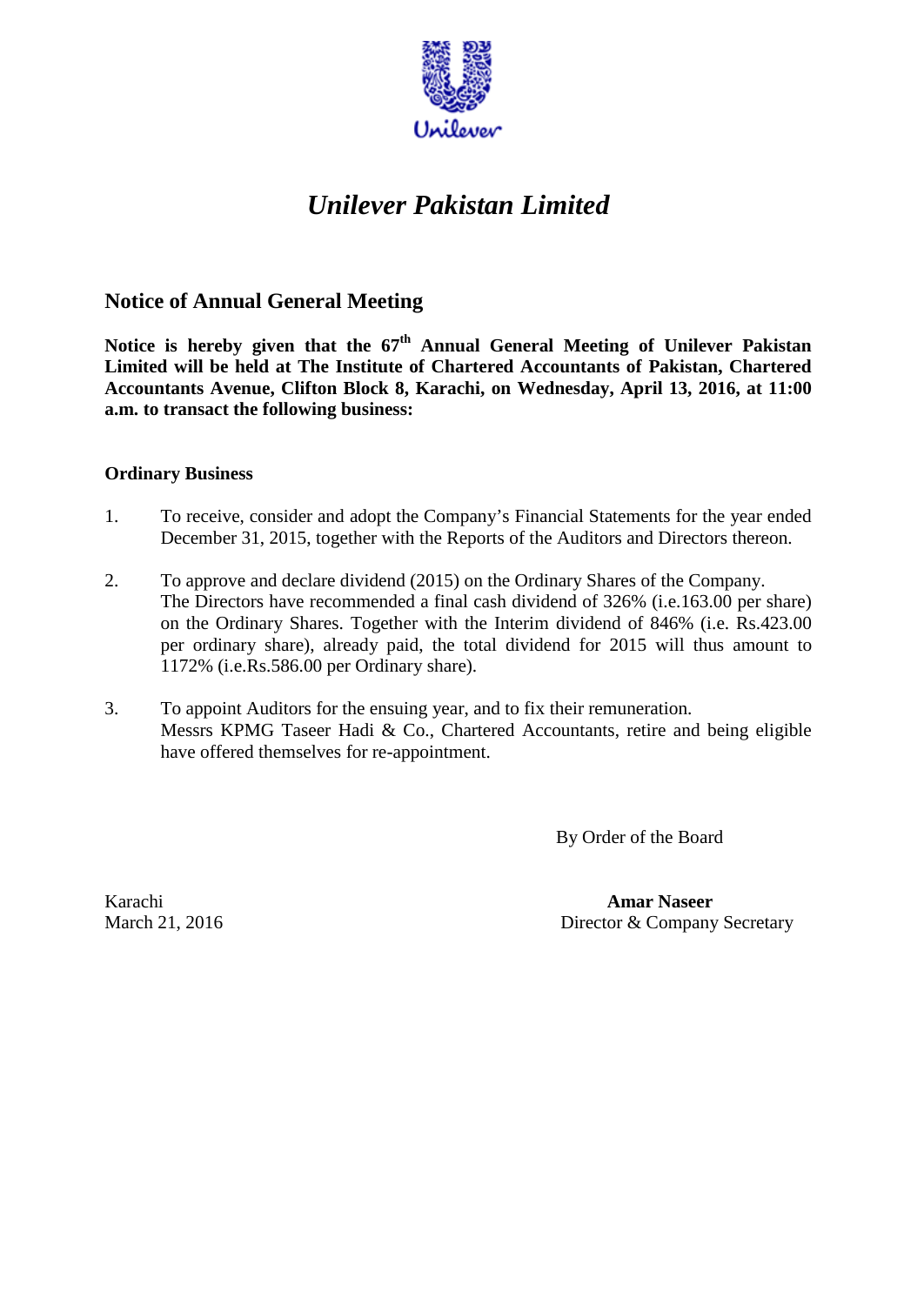## **Notes:**

- 1. Share Transfer Books will be closed from April 07, 2016 to April 13, 2016 (both days inclusive) when no transfer of shares will be accepted for registration. Transfers in good order, received at the office of Company's Share Registrar M/s THK Associates (Private) Limited, 2nd Floor, State Life Building-3, Dr. Ziauddin Ahmed Road, Karachi-75530 by the close of the business on April 06, 2016 will be treated in time for the purpose of payment of Final Dividend to the transferees.
- 2. All Members/Shareholders (whether holding Preference or Ordinary Shares) are entitled to attend and vote at the meeting. A Member may appoint a proxy who need not be a Member of the Company.
- 3. For Appointing Proxies:
	- i) The proxy form shall be witnessed by two persons whose names, addresses and CNIC numbers shall be mentioned on the form. Attested copies of valid CNIC or the passport of the beneficial owners and the proxy shall be furnished with the proxy form.
	- ii) In case of corporate entity, the Board of Directors' resolution / power of attorney with specimen signature and attested copy of valid CNIC of the person nominated to represent and vote on behalf of the corporate entity, shall be submitted along with proxy form to the Company.
	- iii) Duly completed instrument of proxy, and the other authority under which it is signed, or a notarially certified copy thereof, must be lodged with the Company Secretary at the Company's Registered Office (Avari Plaza, Fatima Jinnah Road, Karachi-75530) at least 48 hours before the time of the Meeting.
- 4. For Attending the Meeting:

The Individuals (Member/Proxy), shall authenticate his / her identity by showing his her original valid Computerized National Identity Card (CNIC) or original passport at the time of attending the Meeting.

5. The Individual Members who have not yet submitted photocopy of their valid Computerized National Identity Card (CNIC) to the Company / Share Registrar, are once again reminded to send the same at the earliest directly to Company's Share Registrar, M/s THK Associates (Private) Limited, 2nd Floor, State Life Building-3, Dr. Ziauddin Ahmed Road, Karachi-75530. The Corporate Entities are requested to provide their National Tax Number (NTN). Please give Folio Number with the copy of CNIC / NTN details. Reference is also made to the Securities and Exchange Commission of Pakistan (SECP) Notifications SRO 779 (I) dated August 18, 2011, and SRO 831 (I) 2012 dated July 05, 2012, which mandates that the dividend warrants should bear CNIC number of the registered member or the authorized person, except in case of minor(s) and corporate members. In case of non-receipt of the copy of a valid CNIC, the Company will withhold dividend warrants of such Shareholders to comply with the said SROs of SECP.